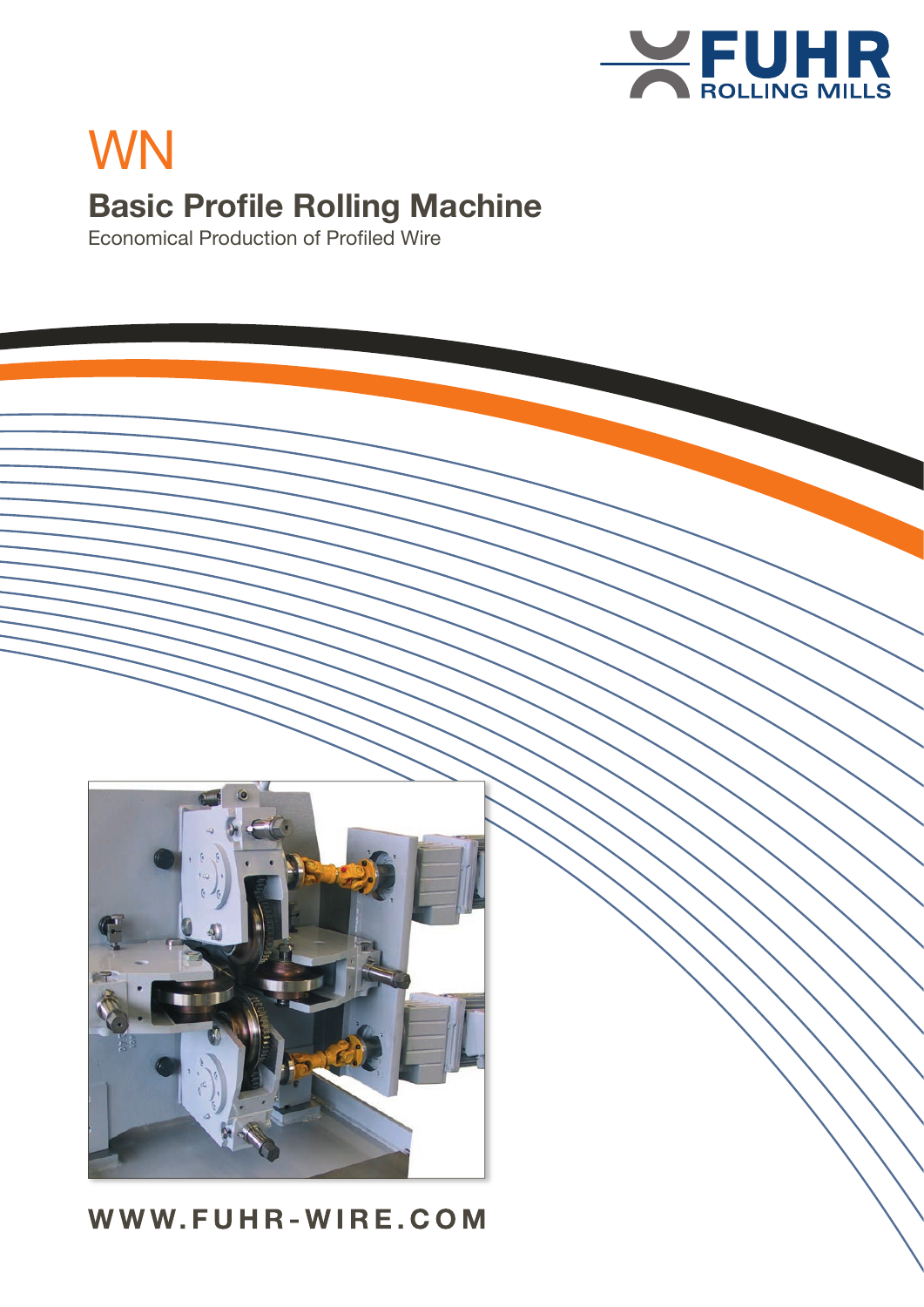



#### Accessories:

- » Centralised lubrication system for roll bearings
- » Wire guides in different designs
- » Rolling rings from different materials (e.g. steel, tungsten carbide)

### **Design Variations:**

Rotary drive of rolls:

- » Optional drive of 1, 2 or 4 rolls by separate motors
- » Optional drive of 1, 2 or 4 rolls by separate motor<br>» Electronic load distribution for simultaneous use

Electromotive roll adjustment:

- » Roll movement by push buttons "Open/Close"
- » Roll force measuring for machine protection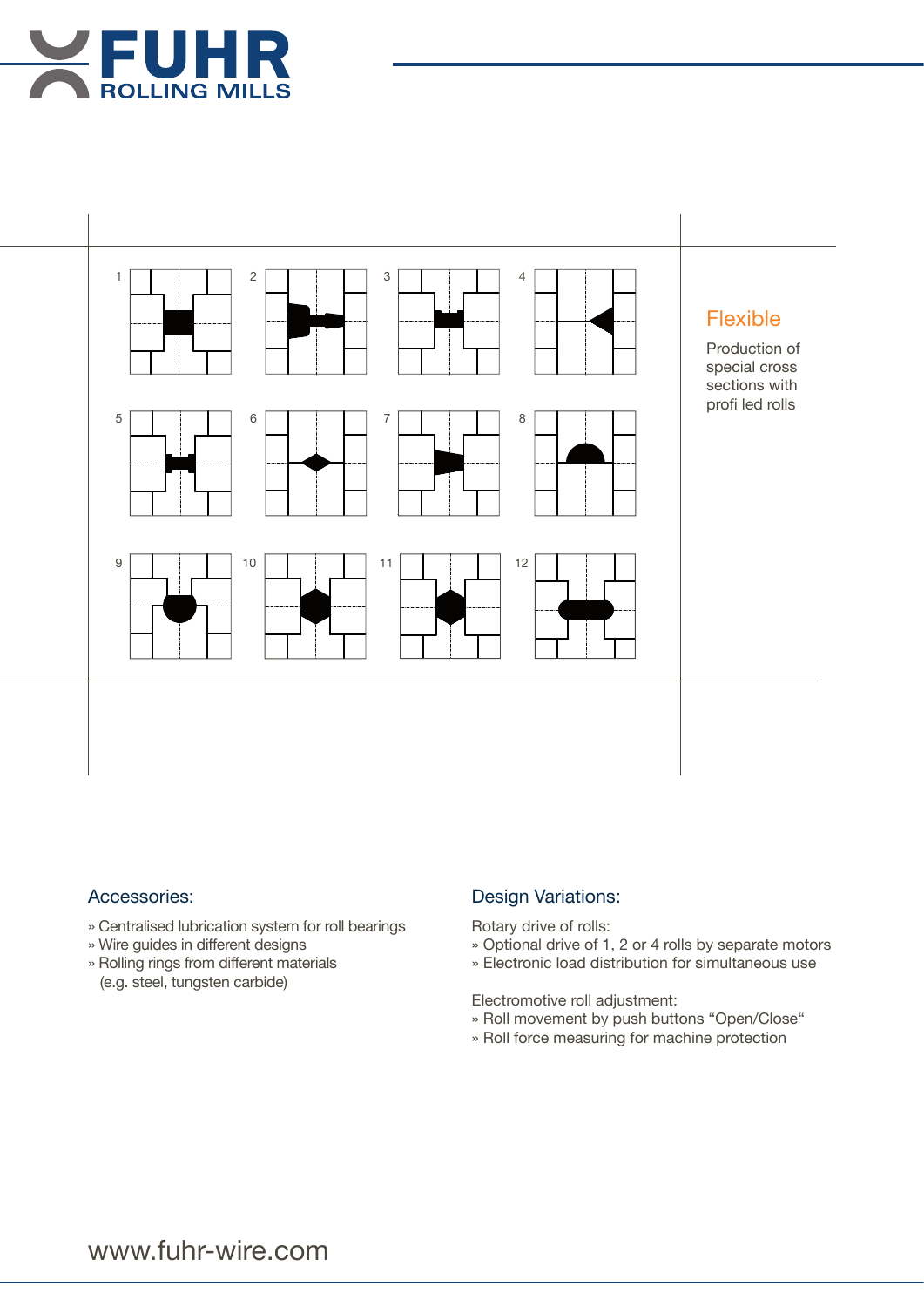





Productive Multistand line for high forming grades in one passage

**Easy Operation** Individual adjustment by means of adjustment screws

**Economical** Available models with and without drives



#### Machine Characteristics:

- » 4 rolls without drive
- » Roll adjustment manually
- » Roll bearings with axial play
- » Robust steel cast machine body » Roll swap by quick change shafts auf Steckachsen gelagert i Steckachsen gelagert i Steckachsen gelagert i Steckachsen gelagert i Steckachsen gelagert i Steckachsen gelagert i Steckachsen gelagert i Steckachsen gelagert i Steckachsen gelagert i Stec

#### Technical Data:

| Typ                     | WN <sub>2</sub> | WN4 | WN8 | <b>WN10</b> | <b>WN12</b> | <b>WN14</b>                                                           |
|-------------------------|-----------------|-----|-----|-------------|-------------|-----------------------------------------------------------------------|
| Roll diameter [mm]      |                 |     |     |             |             | 100 - 110   125 - 140   160 - 180   235 - 260   290 - 320   360 - 400 |
| Max. roll width [mm]    | 25              | 30  | 40  | 55          | 64          | 90                                                                    |
| Max. rolling force [kN] | 20              | 40  | 100 | 250         | 450         | 650                                                                   |